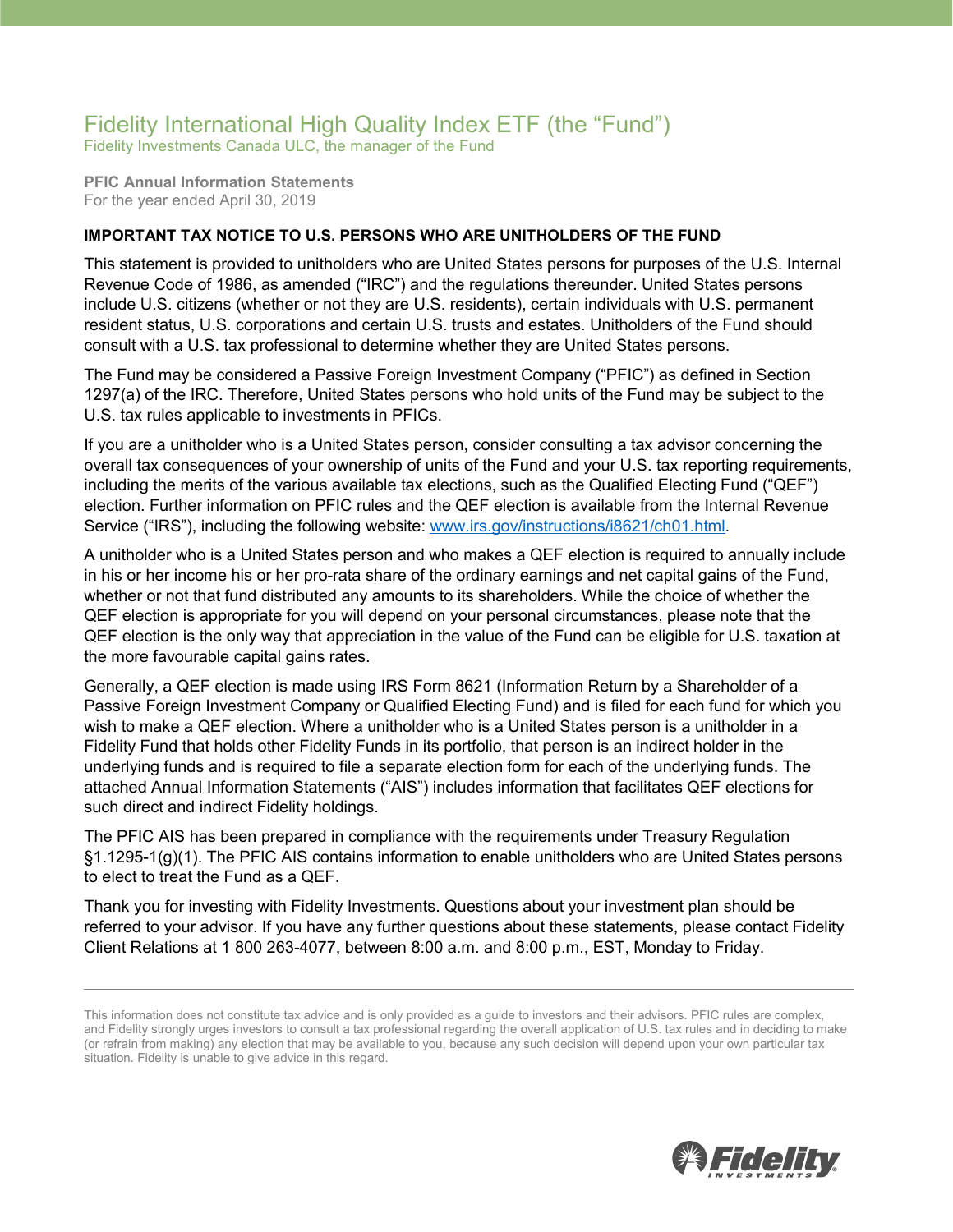## Fidelity International High Quality Index ETF

**PFIC Annual Information Statements (US\$)** For the Fund's PFIC taxation year ended April 30, 2019

- 1. This Information Statement applies to the PFIC taxation year of Fidelity International High Quality Index ETF (the "Fund") commencing on January 24, 2019 and ending on April 30, 2019.
- 2. The per-unit, per-day amounts of ordinary earnings and net capital gains for each class or series, as applicable, of the Fund and its lower tiered fund(s), as applicable, for the period specified in paragraph (1) are as follows:

| <b>FIDELITY FUND HELD</b>                        | <b>ORDINARY</b>    | <b>NET CAPITAL</b> | <b>CASH</b>             | <b>PROPERTY</b>         |
|--------------------------------------------------|--------------------|--------------------|-------------------------|-------------------------|
| <b>DIRECTLY</b>                                  | <b>EARNINGS \$</b> | <b>GAIN \$</b>     | <b>DISTRIBUTIONS \$</b> | <b>DISTRIBUTIONS \$</b> |
| Fidelity International High<br>Quality Index ETF | 0.0038             | 0.0000             | 0.0000                  | 0.0000                  |

To determine your pro-rata share of the amounts above, multiply the amounts by the number of units of each class or series, as applicable, of units of the Fund you held during the year. Here is an example to illustrate the calculation using the per-unit, per-day factors:

You own 100 units of Fund A from the period January 1, 2019, through June 30, 2019. You purchased an additional 100 units of Fund A on July 1, 2019. You did not sell any units of the Fund at any time during the year.

The Fund's ordinary earnings were \$0.001 per unit, per day.

Result: Your ordinary earnings for 2019 are (\$0.001 \* 181 days \* 100) + (\$0.001 \*184 days\* 200) = \$54.90.